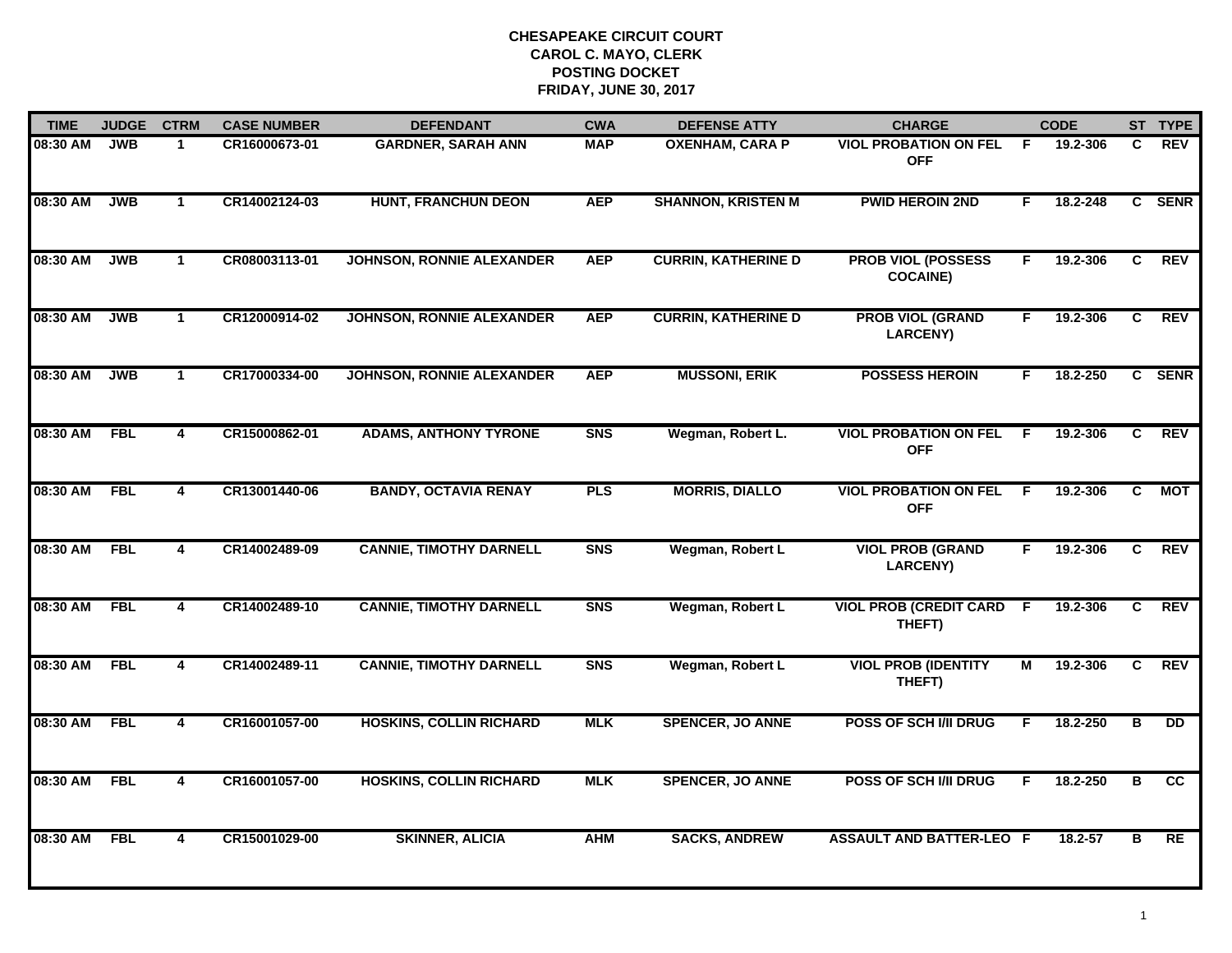| <b>TIME</b>   | <b>JUDGE</b> | <b>CTRM</b>             | <b>CASE NUMBER</b> | <b>DEFENDANT</b>                   | <b>CWA</b> | <b>DEFENSE ATTY</b>        | <b>CHARGE</b>                                   |                | <b>CODE</b>  |                         | ST TYPE         |
|---------------|--------------|-------------------------|--------------------|------------------------------------|------------|----------------------------|-------------------------------------------------|----------------|--------------|-------------------------|-----------------|
| 08:30 AM      | <b>FBL</b>   | 4                       | CR15001029-01      | <b>SKINNER, ALICIA</b>             | <b>AHM</b> | <b>SACKS, ANDREW</b>       | <b>ASSAULT AND BATTER-LEO F</b>                 |                | 18.2-57      | B                       | <b>MENT</b>     |
| 08:30 AM      | FBL          | $\overline{\mathbf{4}}$ | CR08002746-01      | <b>WILSON, NATASHA JAMECA</b>      | <b>SNS</b> | <b>BYRUM, ROBERT G</b>     | <b>VIOL PROBATION ON FEL</b><br><b>OFF</b>      | -F             | 19.2-306     | C                       | <b>REV</b>      |
| 08:30 AM MATA |              | 5                       | CR16001000-00      | <b>ANDERSON-RAMIREZ, BERNICE P</b> | <b>PLS</b> | <b>NEELEY, ROBERT</b>      | <b>DUI-1ST W/CHILD</b>                          |                | M A.18.2-266 | B                       | <b>UA</b>       |
| 08:30 AM      | MATA         | 5                       | CR16001000-01      | <b>ANDERSON-RAMIREZ, BERNICE P</b> | <b>PLS</b> | <b>NEELEY, ROBERT</b>      | <b>REFUSED BLOOD/BREATH</b><br><b>TEST</b>      | M              | 18.2-268.3   | -S                      | <b>UA</b>       |
| 08:30 AM MATA |              | 5                       | CR16001000-02      | <b>ANDERSON-RAMIREZ, BERNICE P</b> | <b>PLS</b> | <b>NEELEY, ROBERT</b>      | <b>TRAFFIC:STOPPED</b><br><b>VEH/IMPEDE TRA</b> | М              | 46.2-888     | S.                      | <b>UA</b>       |
| 08:30 AM MATA |              | 5                       | CR16000236-00      | <b>GRIFFIN, SHANTA MARQUITA</b>    | <b>MLK</b> | <b>BASHARA, CHARLES L</b>  | <b>MOB: MALICIOUS</b><br><b>WOUNDING</b>        | F.             | $18.2 - 41$  | $\overline{\mathbf{B}}$ | <b>UA</b>       |
| 08:30 AM MATA |              | $\overline{5}$          | CR16000236-01      | <b>GRIFFIN, SHANTA MARQUITA</b>    | <b>MLK</b> | <b>BASHARA, CHARLES L</b>  | <b>MOB: MALICIOUS</b><br><b>WOUNDING</b>        | F              | $18.2 - 41$  | $\overline{\mathbf{B}}$ | <b>UA</b>       |
| 08:30 AM MATA |              | $\overline{5}$          | CR16002070-00      | <b>JOHNSON, JARRETT RENE</b>       | <b>JAF</b> |                            | <b>POSSESSION MARIJUANA</b><br><b>1ST OFF</b>   | $\overline{M}$ | 18.2-250.1   | F.                      | $\overline{DD}$ |
| 08:30 AM MATA |              | 5                       | CR04A03686-02      | <b>PRIVOTT, ANDREW THOMAS</b>      | <b>PLS</b> | Jankell, Peter J           | <b>VIOL PROB (STATUTORY</b><br><b>BURGLARY)</b> | F              | 19.2-306     | C                       | <b>REV</b>      |
| 08:30 AM      | <b>RDS</b>   | 6                       | CR07A01579-01      | <b>BAILEY, JENNIFER LOUISE</b>     | <b>BKF</b> | <b>TAYLOR, MATTHEW; SR</b> | <b>VIOL PROB (POSS BURG)</b><br>TOOLS)          | F.             | 19.2-306     | C                       | <b>REV</b>      |
| 08:30 AM      | <b>RDS</b>   | 6                       | CR07A04651-01      | <b>BAILEY, JENNIFER LOUISE</b>     | <b>BKF</b> | <b>TAYLOR, MATTHEW; SR</b> | <b>VIOL PROB (GRAND</b><br><b>LARCENY)</b>      | F.             | 19.2-306     | C                       | REV             |
| 08:30 AM      | <b>RDS</b>   | 6                       | CR07A04652-01      | <b>BAILEY, JENNIFER LOUISE</b>     | <b>BKF</b> | <b>TAYLOR, MATTHEW; SR</b> | <b>VIOL PROB (FORGED PUB</b><br>REC)            | $\overline{F}$ | 19.2-306     | $\overline{c}$          | <b>REV</b>      |
| 08:30 AM      | <b>RDS</b>   | 6                       | CR09000231-01      | <b>BAILEY, JENNIFER LOUISE</b>     | <b>BKF</b> | <b>TAYLOR, MATTHEW; SR</b> | <b>VIOL PROB (UTT FORGED F</b><br>PRESCRP)      |                | 19.2-306     | C.                      | <b>REV</b>      |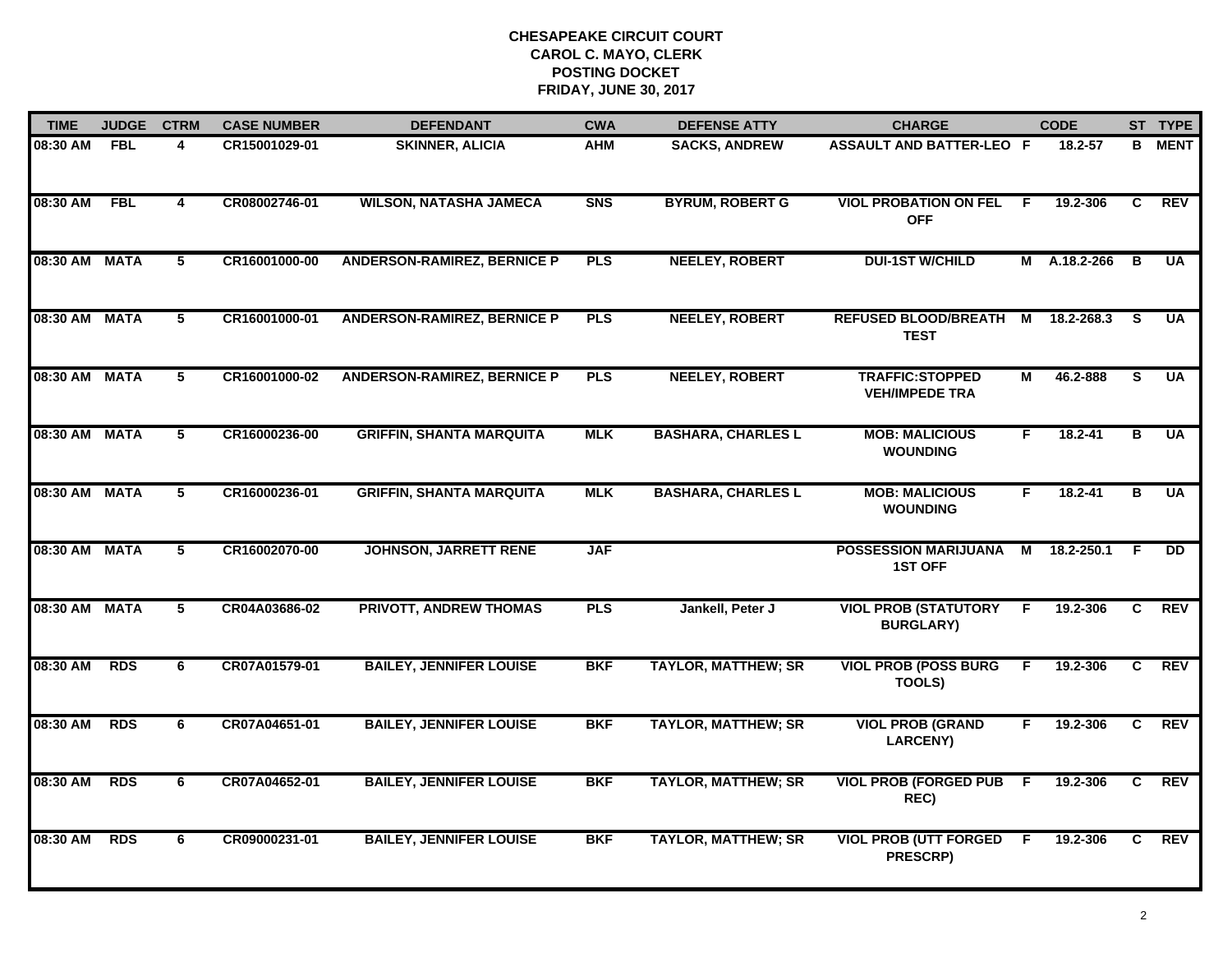| <b>TIME</b> | <b>JUDGE</b> | <b>CTRM</b>    | <b>CASE NUMBER</b> | <b>DEFENDANT</b>               | <b>CWA</b> | <b>DEFENSE ATTY</b>        | <b>CHARGE</b>                                 |                | <b>CODE</b> |                | ST TYPE    |
|-------------|--------------|----------------|--------------------|--------------------------------|------------|----------------------------|-----------------------------------------------|----------------|-------------|----------------|------------|
| 08:30 AM    | <b>RDS</b>   | 6              | CR09000419-01      | <b>BAILEY, JENNIFER LOUISE</b> | <b>BKF</b> | <b>TAYLOR, MATTHEW; SR</b> | VIOL PROB (OBT M/P FALSE F<br>PRET)           |                | 19.2-306    | C.             | <b>REV</b> |
| 08:30 AM    | <b>RDS</b>   | 6              | CR09000420-01      | <b>BAILEY, JENNIFER LOUISE</b> | <b>BKF</b> | <b>TAYLOR, MATTHEW; SR</b> | <b>VIOL PROB (GRAND</b><br><b>LARCENY)</b>    | F              | 19.2-306    | C              | <b>REV</b> |
| 08:30 AM    | <b>RDS</b>   | 6              | CR12002772-20      | <b>BAKER, JASON RAY</b>        | <b>MLK</b> | Byrum, Robert G.           | <b>VIOL PROBATION OF MISD</b><br><b>OFF</b>   | M              | 19.2-306    | C              | <b>REV</b> |
| 08:30 AM    | <b>RDS</b>   | 6              | CR12002772-21      | <b>BAKER, JASON RAY</b>        | <b>MLK</b> | Byrum, Robert G.           | <b>VIOL PROBATION OF MISD</b><br><b>OFF</b>   | М              | 19.2-306    | C              | <b>REV</b> |
| 08:30 AM    | <b>RDS</b>   | 6              | CR12002772-22      | <b>BAKER, JASON RAY</b>        | <b>MLK</b> | Byrum, Robert G.           | <b>VIOL PROBATION OF MISD</b><br><b>OFF</b>   | M              | 19.2-306    | C              | <b>REV</b> |
| 08:30 AM    | <b>RDS</b>   | 6              | CR12002772-23      | <b>BAKER, JASON RAY</b>        | <b>MLK</b> | Byrum, Robert G.           | <b>VIOL PROBATION OF MISD M</b><br><b>OFF</b> |                | 19.2-306    | C              | REV        |
| 08:30 AM    | <b>RDS</b>   | 6              | CR12002772-24      | <b>BAKER, JASON RAY</b>        | <b>MLK</b> | Byrum, Robert G.           | <b>VIOL PROBATION OF MISD</b><br><b>OFF</b>   | $\overline{M}$ | 19.2-306    | C              | <b>REV</b> |
| 08:30 AM    | <b>RDS</b>   | 6              | CR12002772-25      | <b>BAKER, JASON RAY</b>        | <b>MLK</b> | Byrum, Robert G.           | <b>VIOL PROBATION OF MISD</b><br><b>OFF</b>   | М              | 19.2-306    | C              | <b>REV</b> |
| 08:30 AM    | <b>RDS</b>   | 6              | CR16000139-03      | <b>EDWARDS, TONY MARQUIS</b>   | <b>BKF</b> | <b>TAYLOR, MATTHEW; SR</b> | <b>VIOL PROBATION ON FEL</b><br><b>OFF</b>    | - F            | 19.2-306    |                | <b>REV</b> |
| 08:30 AM    | <b>RDS</b>   | 6              | CR16002025-00      | <b>HAMAD, ANWAR A</b>          | <b>BKF</b> | Ratajczak, Richard W.      | <b>POSSESS MARIJUANA</b>                      | М              | 18.2-250.1  | S              | <b>DD</b>  |
| 08:30 AM    | <b>RDS</b>   | 6              | CR16002025-00      | <b>HAMAD, ANWAR A</b>          | <b>BKF</b> | Ratajczak, Richard W.      | <b>POSSESS MARIJUANA</b>                      | М              | 18.2-250.1  | <b>S</b>       | <b>CC</b>  |
| 09:30 AM    | <b>RDS</b>   | $\overline{2}$ | CR17000680-00      | <b>FOUDA, KAREM MOHAMED</b>    | <b>DJH</b> | <b>BOSLEY, CORIE</b>       | <b>GRAND LARCENY</b>                          | F              | 18.2-95     | $\overline{B}$ | <b>TBS</b> |
| 09:30 AM    | <b>RDS</b>   | $\mathbf{2}$   | CR17000680-01      | <b>FOUDA, KAREM MOHAMED</b>    | <b>DJH</b> | <b>BOSLEY, CORIE</b>       | <b>ROBBERY</b>                                | F.             | 18.2-58     | В              | <b>TBS</b> |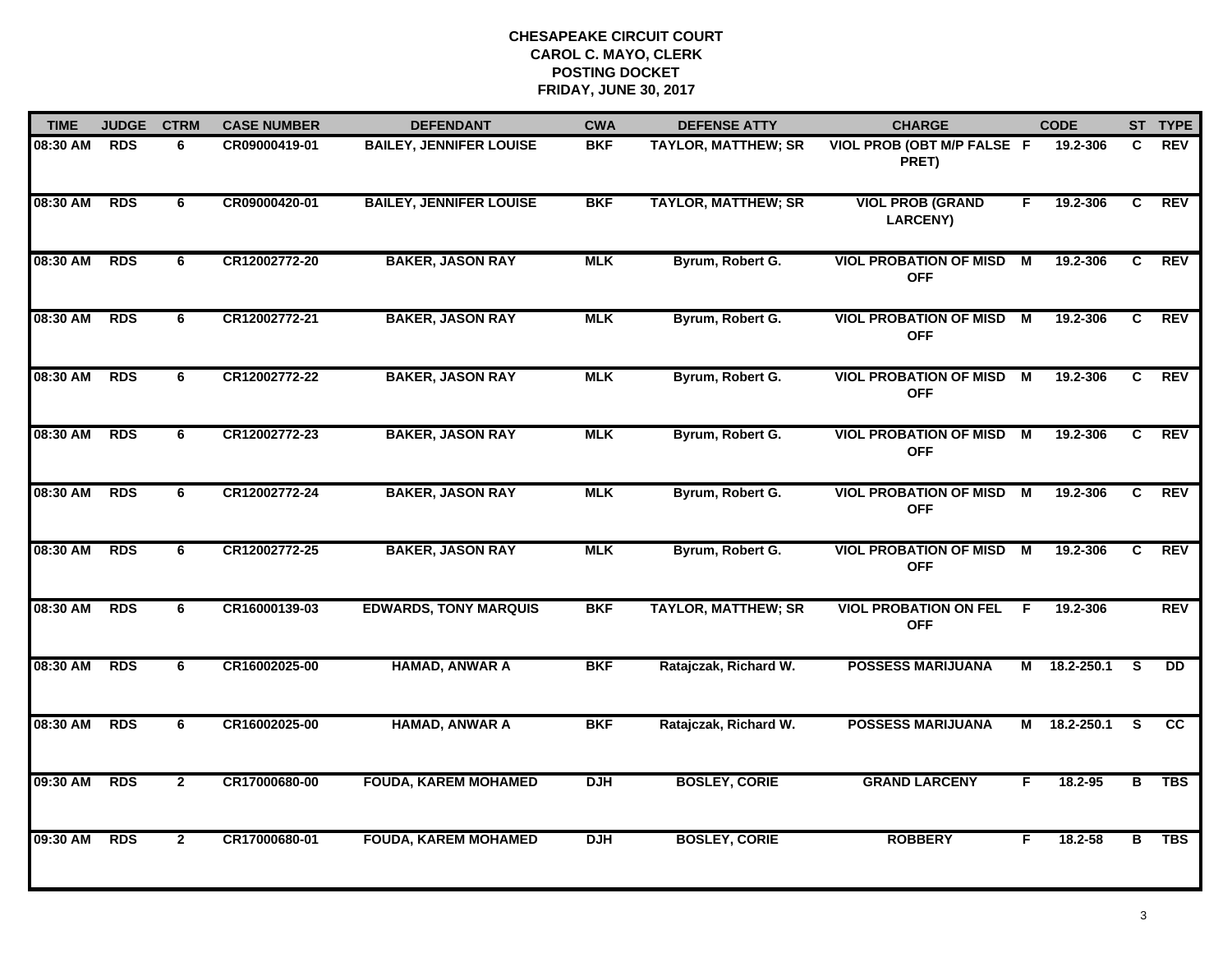| <b>TIME</b>  | <b>JUDGE</b> | <b>CTRM</b>    | <b>CASE NUMBER</b> | <b>DEFENDANT</b>                 | <b>CWA</b> | <b>DEFENSE ATTY</b>           | <b>CHARGE</b>                                      |     | <b>CODE</b>     |                | ST TYPE       |
|--------------|--------------|----------------|--------------------|----------------------------------|------------|-------------------------------|----------------------------------------------------|-----|-----------------|----------------|---------------|
| 09:30 AM RDS |              | $\mathbf{2}$   | CR17000680-02      | <b>FOUDA, KAREM MOHAMED</b>      | <b>DJH</b> | <b>BOSLEY, CORIE</b>          | <b>HIT &amp; RUN</b>                               | F.  | 46.2-895        | в              | <b>TBS</b>    |
| 09:30 AM     | <b>RDS</b>   | $\overline{2}$ | CR17000990-01      | <b>HAWKINS, JERMAINE MARQUIS</b> | <b>KJB</b> |                               | HABITUAL OFFENDER 3RD + F B.46.2-357<br><b>OFF</b> |     |                 | $\overline{B}$ | <b>ADAT</b>   |
| 09:30 AM     | <b>RDS</b>   | $\overline{2}$ | CR16002219-00      | <b>ROBERTS, TENEIKA CHANTAI</b>  | <b>BW</b>  | <b>HOLDER, WILLIAM JOSHUA</b> | <b>FIC REG</b>                                     |     | $M$ 46.2-613(2) | <b>S</b>       | <b>TBS</b>    |
| 09:30 AM     | <b>RDS</b>   | $\overline{2}$ | CR16002219-01      | <b>ROBERTS, TENEIKA CHANTAI</b>  | <b>BW</b>  | <b>HOLDER, WILLIAM JOSHUA</b> | <b>SUSP OL</b>                                     | М   | B.46.2-301      | - S            | <b>TBS</b>    |
| 09:30 AM     | <b>RDS</b>   | $\mathbf{2}$   | CR16002219-02      | <b>ROBERTS, TENEIKA CHANTAL</b>  |            |                               | <b>SC:FAIL TO APPEAR-TYRL</b>                      | М   | 18.2-456        |                | S ADAT        |
| 09:30 AM     | <b>RDS</b>   | $\mathbf{2}$   | CR17000513-00      | <b>ROBERTS, TENEIKA CHANTAL</b>  | <b>JAF</b> | <b>OLIVER, FLOYD</b>          | DRIVE W/LIC REVOKED, 3+ M<br><b>IN 10Y</b>         |     | 46.2-301        | S.             | TBS           |
| 09:30 AM     | <b>RDS</b>   | $\overline{2}$ | CR17000513-01      | <b>ROBERTS, TENEIKA CHANTAL</b>  | <b>JAF</b> | <b>OLIVER, FLOYD</b>          | <b>IMPROPER/FICTI</b><br><b>REG/TITLE/PLATE</b>    |     | $M$ 46.2-613(2) | S              | <b>TBS</b>    |
| 09:30 AM     | <b>RDS</b>   | $\mathbf{2}$   | CR17000513-02      | <b>ROBERTS, TENEIKA CHANTAL</b>  |            |                               | <b>SC: FAIL TO APPEAR-TRYL M</b>                   |     | 18.2-456        |                | S ADAT        |
| 09:30 AM     | <b>RDS</b>   | $\mathbf{2}$   | CR13001646-01      | <b>SIMON, ANTWONE LINN</b>       |            |                               | <b>VIOL PROBATION ON FEL</b><br><b>OFF</b>         | - F | 19.2-306        |                | C ADAT        |
| 09:30 AM     | <b>RDS</b>   | $\overline{2}$ | CR17000534-00      | SMITH, GENO C                    |            |                               | <b>POSSES MARIJUANA</b>                            | М   | 18.2-250.1      |                | <b>B</b> ADAT |
| 10:00 AM     | <b>JWB</b>   | $\mathbf{1}$   | CR17000707-00      | <b>BARNES, GEORGE RANDALL</b>    | <b>AEP</b> | <b>MUSSONI, ERIK</b>          | <b>GRAND LARCENY</b>                               | F.  | 18.2-95         |                | C TRYL        |
| 10:00 AM     | <b>JWB</b>   | $\mathbf{1}$   | CR12002111-04      | <b>BARNES, JOSHUA ADAM</b>       | <b>DAM</b> | Wegman, Robert L.             | <b>PROB VIOL (POSS</b><br><b>AMPHETAMINE)</b>      | F.  | 19.2-306        |                | C BOND        |
| 10:00 AM     | <b>JWB</b>   | $\mathbf 1$    | CR12002111-05      | <b>BARNES, JOSHUA ADAM</b>       | <b>DAM</b> | Wegman, Robert L.             | <b>PROB VIOL (POSSESS</b><br>ALPRAZOLAM)           | М   | 19.2-306        |                | C BOND        |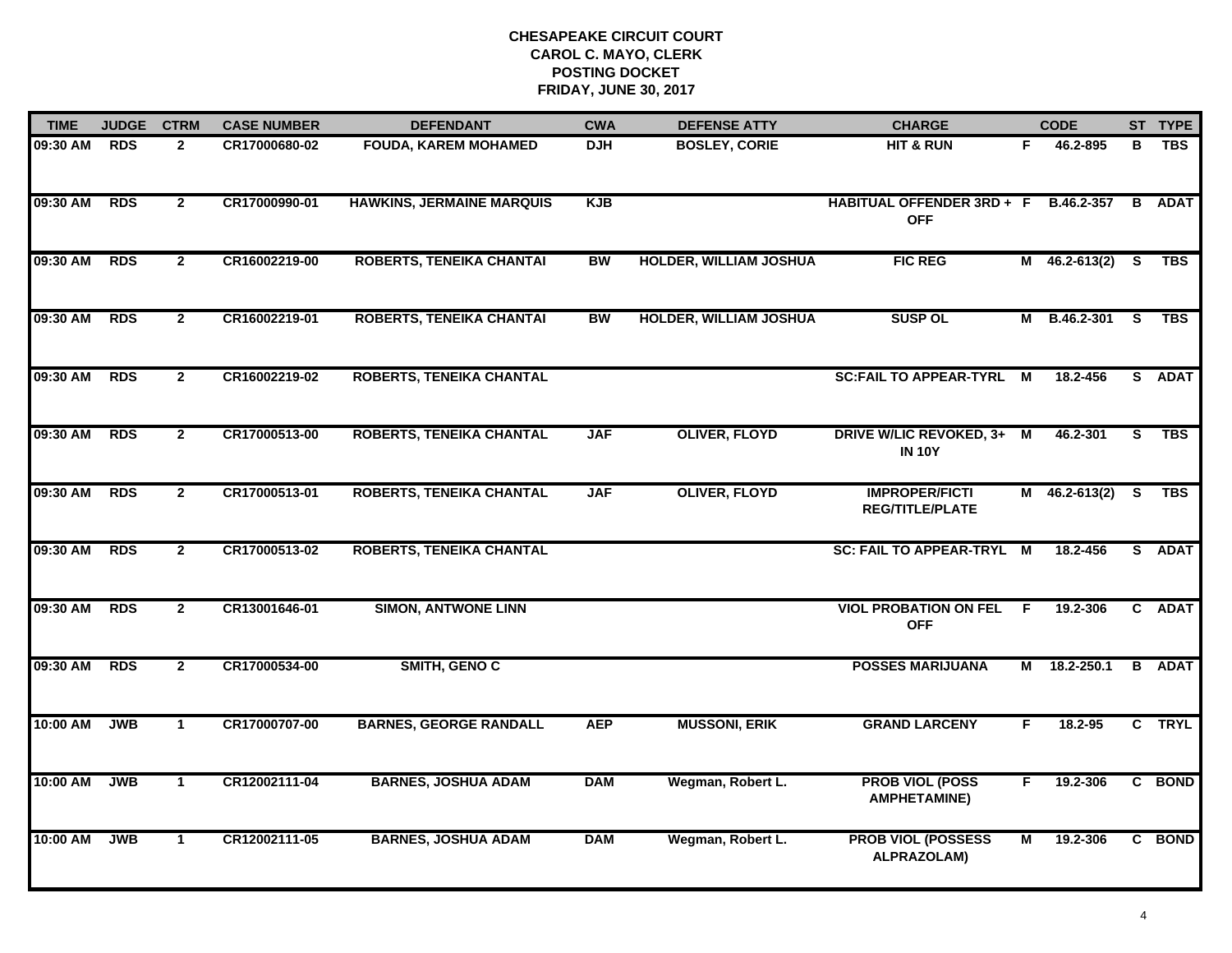| <b>TIME</b> | <b>JUDGE</b> | <b>CTRM</b>  | <b>CASE NUMBER</b> | <b>DEFENDANT</b>                  | <b>CWA</b> | <b>DEFENSE ATTY</b>       | <b>CHARGE</b>                                       |              | <b>CODE</b> |   | ST TYPE       |
|-------------|--------------|--------------|--------------------|-----------------------------------|------------|---------------------------|-----------------------------------------------------|--------------|-------------|---|---------------|
| 10:00 AM    | <b>JWB</b>   | $\mathbf 1$  | CR04A03586-02      | <b>BROOKS, JEROME</b>             | <b>KAM</b> | Ireland, Elizabeth D.     | <b>VIOL: OF SUSP SENT ON</b><br><b>FEL OFF</b>      | F.           | 19.2-306    |   | C BOND        |
| 10:00 AM    | <b>JWB</b>   | $\mathbf{1}$ | CR17001246-00      | <b>BROWN, JOHNNIE RAY</b>         | <b>PLS</b> |                           | <b>BOND APPEAL</b>                                  | $\mathbf{o}$ | 19.2-124    | C | <b>BOND</b>   |
| 10:00 AM    | <b>JWB</b>   | $\mathbf{1}$ | CR17000894-00      | <b>DAUM, JESSICA M</b>            | <b>DAM</b> |                           | <b>CONTEMPT - FTA WITNESS</b>                       | М            | 18.2-456    |   | <b>WSC</b>    |
| 10:00 AM    | <b>JWB</b>   | $\mathbf 1$  | CR15001833-09      | <b>DAVIS, CHANDLER ALEXANDER</b>  | <b>DAM</b> | Wegman, Robert L          | <b>PROB VIOL (GRAND</b><br><b>LARCENY)</b>          | F.           | 19.2-306    |   | C BOND        |
| 10:00 AM    | <b>JWB</b>   | $\mathbf{1}$ | CR15001833-10      | <b>DAVIS, CHANDLER ALEXANDER</b>  | <b>DAM</b> | <b>WEGMAN, ROBERT L</b>   | <b>PROB VIOL (FORGERY)</b>                          | F.           | 19.2-306    |   | C BOND        |
| 10:00 AM    | <b>JWB</b>   | $\mathbf{1}$ | CR15001833-11      | <b>DAVIS, CHANDLER ALEXANDER</b>  | <b>DAM</b> | <b>WEGMAN, ROBERT L</b>   | <b>PROB VIOL (FORGERY)</b>                          | F            | 19.2-306    |   | C BOND        |
| 10:00 AM    | <b>JWB</b>   | $\mathbf{1}$ | CR15001833-12      | <b>DAVIS, CHANDLER ALEXANDER</b>  | <b>DAM</b> | <b>WEGMAN, ROBERT L</b>   | <b>PROB VIOL (FORGERY)</b>                          | F.           | 19.2-306    |   | C BOND        |
| 10:00 AM    | <b>JWB</b>   | $\mathbf{1}$ | CR15001833-13      | <b>DAVIS, CHANDLER ALEXANDER</b>  | <b>DAM</b> | <b>WEGMAN, ROBERT L</b>   | <b>PROB VIOL (FORGERY)</b>                          | F            | 19.2-306    |   | C BOND        |
| 10:00 AM    | <b>JWB</b>   | $\mathbf 1$  | CR17000742-00      | <b>FINSTAD, ALISON MARIE</b>      | <b>PLS</b> | <b>TITTER, JENNIFER L</b> | <b>PERJURY</b>                                      | F.           | 18.2-434    |   | <b>B</b> TRYL |
| 10:00 AM    | <b>JWB</b>   | $\mathbf{1}$ | CR17000387-00      | <b>GILLIAM, CORTEZ OCTAVIANUS</b> | <b>KAM</b> | <b>OLIVER, FLOYD J</b>    | SEX OFF FAIL TO REG, 2ND F<br><b>OFF</b>            |              | 18.2-472.1  |   | <b>B</b> TRYL |
| 10:00 AM    | <b>JWB</b>   | $\mathbf{1}$ | CR17000387-01      | <b>GILLIAM, CORTEZ OCTAVIANUS</b> | <b>KAM</b> | <b>OLIVER, FLOYD J</b>    | SEX OFF FAIL TO REG, 2ND F 18.2-472.1<br><b>OFF</b> |              |             |   | <b>B</b> TRYL |
| 10:00 AM    | <b>JWB</b>   | $\mathbf{1}$ | CR17000387-02      | <b>GILLIAM, CORTEZ OCTAVIANUS</b> | <b>KAM</b> | <b>OLIVER, FLOYD J</b>    | SEX OFF FAIL TO REG, 2ND F 18.2-472.1<br><b>OFF</b> |              |             |   | <b>B</b> TRYL |
| 10:00 AM    | <b>JWB</b>   | $\mathbf 1$  | CR17000387-03      | <b>GILLIAM, CORTEZ OCTAVIANUS</b> | <b>KAM</b> | <b>OLIVER, FLOYD J</b>    | SEX OFF FAIL TO REG, 2ND F 18.2-472.1<br><b>OFF</b> |              |             |   | <b>B</b> TRYL |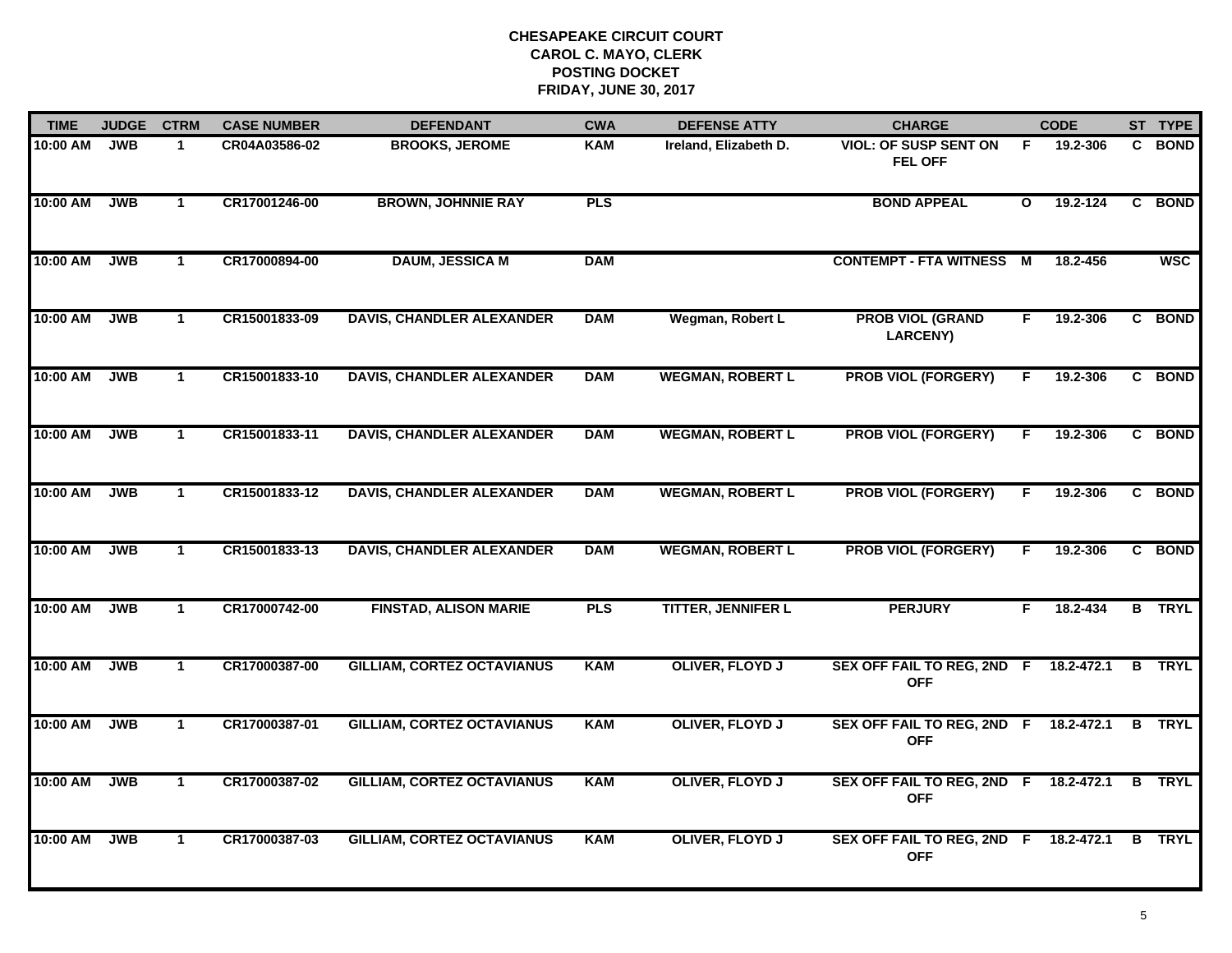| <b>TIME</b> | <b>JUDGE</b> | <b>CTRM</b>             | <b>CASE NUMBER</b> | <b>DEFENDANT</b>                      | <b>CWA</b>     | <b>DEFENSE ATTY</b>       | <b>CHARGE</b>                        |              | <b>CODE</b>       |   | ST TYPE       |
|-------------|--------------|-------------------------|--------------------|---------------------------------------|----------------|---------------------------|--------------------------------------|--------------|-------------------|---|---------------|
| 10:00 AM    | <b>JWB</b>   | $\mathbf{1}$            | CR17001258-00      | <b>WINGFIELD, KENNETH ELIJAH; III</b> | <b>BKF</b>     | <b>OLIVER, FLOYD</b>      | <b>SHOPLIFTING</b>                   | F.           | 18.2-103          |   | C PLEA        |
| 10:00 AM    | <b>FBL</b>   | $\overline{\mathbf{4}}$ | CR17001264-00      | <b>ANDRADE, JENESSA MARIE</b>         | <b>SNS</b>     | <b>ROSS, LINDA</b>        | <b>BOND APPEAL</b>                   | $\mathbf{o}$ | 19.2-124          |   | C BOND        |
| 10:00 AM    | <b>FBL</b>   | 4                       | CR17000803-00      | <b>BAKER, RAHSHEDA R</b>              | <b>DRT</b>     |                           | SPEEDING 71/53                       |              | G.46.2-870 S TRYL |   |               |
| 10:00 AM    | <b>FBL</b>   | 4                       | CR17001115-00      | <b>BARNARD, KOBIE DIALLO</b>          | <b>JAF</b>     | <b>FLANDERS, JOSHUA</b>   | DRIVING ON SUSP 5TH OFF M B.46.2-301 |              |                   |   | <b>C</b> TRYL |
| 10:00 AM    | <b>FBL</b>   | 4                       | CR17001115-01      | <b>BARNARD, KOBIE DIALLO</b>          | <b>JAF</b>     |                           | SPEEDING 37/28                       | $\mathbf{L}$ | A.46.2-874        |   | C TRYL        |
| 10:00 AM    | <b>FBL</b>   | $\overline{\mathbf{4}}$ | CR17001115-02      | <b>BARNARD, KOBIE DIALLO</b>          | <b>JAF</b>     | <b>FLANDERS, JOSHUA</b>   | <b>FTA-ADATS</b>                     | М            | 18.2-456          |   | <b>CAP</b>    |
| 10:00 AM    | <b>FBL</b>   | 4                       | CR17000801-00      | <b>BRAILSFORD, TIYANNA DENISE</b>     | <b>DRT</b>     | <b>FLANDERS, JOSHUA B</b> | <b>CONTEMPT OF COURT</b>             | М            | 19.2-306          |   | <b>B</b> TRYL |
| 10:00 AM    | <b>FBL</b>   | 4                       | CR17000579-00      | <b>BROWN, CALEB ROBERT</b>            | <b>JAF</b>     | <b>WENTWORTH, RACHEL</b>  | POSS OF MARIJUANA 1ST<br><b>OFF</b>  | M            | 18.2-250.1        |   | S TRYL        |
| 10:00 AM    | <b>FBL</b>   | 4                       | CR17000146-00      | <b>CUFFEE, BRITTANY TIARA</b>         | S <sub>N</sub> | <b>BLACK, HUGH E; III</b> | <b>POSSESS MARIJUANA</b>             |              | M 18.2-250.1      |   | <b>B</b> TRYL |
| 10:00 AM    | <b>FBL</b>   | 4                       | CR17000146-01      | <b>CUFFEE, BRITTANY TIARA</b>         | <b>SNS</b>     | <b>BLACK, HUGH E; III</b> | <b>FAIL TO APPEAR-ADAT</b>           | м            | 18.2-456          | B | <b>CAP</b>    |
| 10:00 AM    | <b>FBL</b>   | 4                       | CR17000806-00      | D'ALESSANDRO, LAUREN AKLEY            | <b>JAF</b>     |                           | SPEEDING 54/35                       |              | A.46.2-875 S TRYL |   |               |
| 10:00 AM    | <b>FBL</b>   | 4                       | CR17000514-00      | <b>DEHNE, CARL ALBERT</b>             | <b>JAF</b>     | <b>GOODMAN, ERIN J</b>    | <b>FOLLOWING TOO CLOSELY I</b>       |              | 46.2-816          | s | <b>DSR</b>    |
| 10:00 AM    | <b>FBL</b>   | 4                       | CR17000626-00      | <b>EWING, ASIA</b>                    | <b>SNS</b>     |                           | RECKLESS SPEEDING; 56/35 M           |              | 46.2-862          |   | S TRYL        |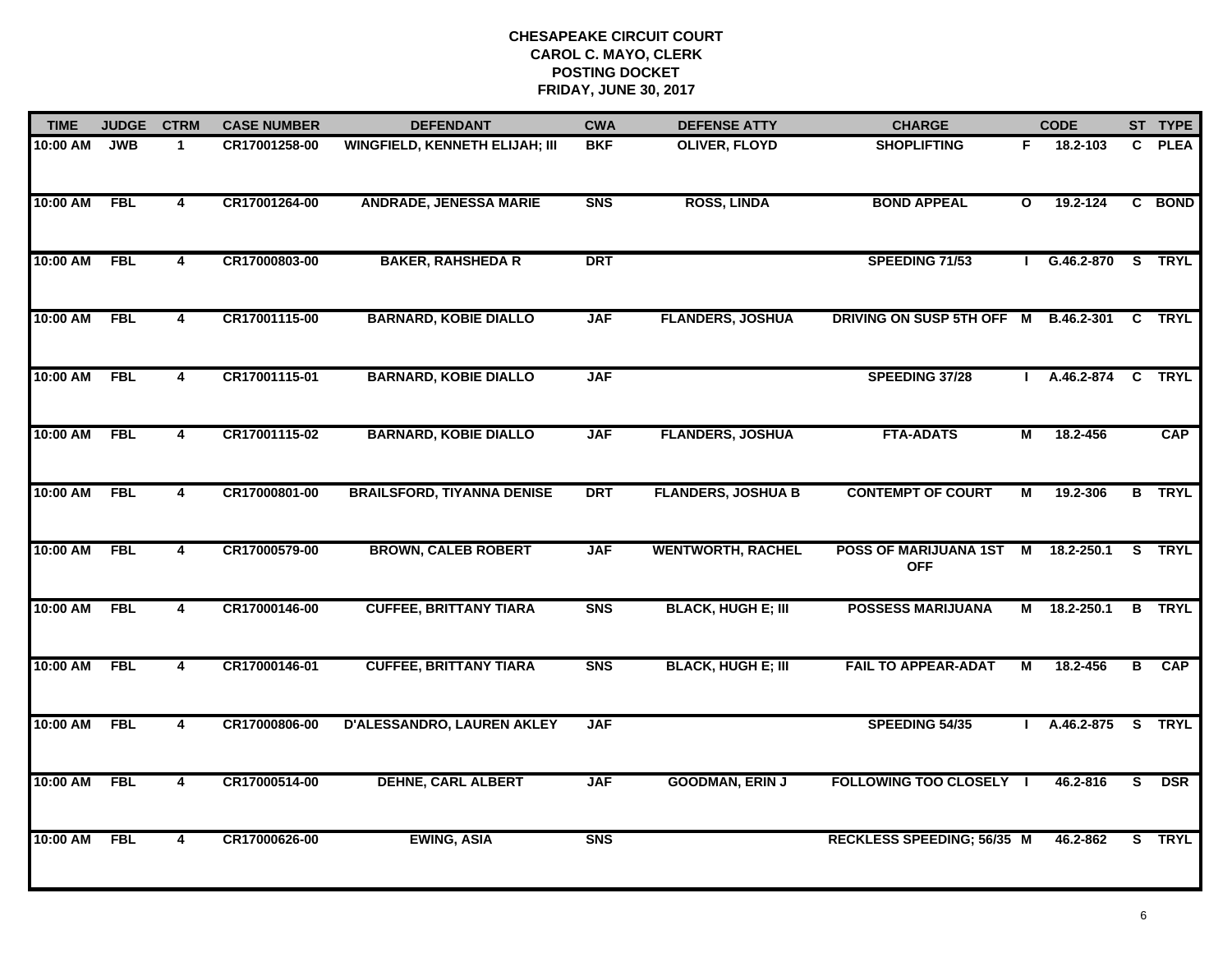| <b>TIME</b>  | <b>JUDGE</b> | <b>CTRM</b>             | <b>CASE NUMBER</b> | <b>DEFENDANT</b>                  | <b>CWA</b>     | <b>DEFENSE ATTY</b>      | <b>CHARGE</b>                                   |              | <b>CODE</b>         |   | ST TYPE       |
|--------------|--------------|-------------------------|--------------------|-----------------------------------|----------------|--------------------------|-------------------------------------------------|--------------|---------------------|---|---------------|
| 10:00 AM FBL |              | 4                       | CR17000847-00      | <b>FOSTER, CHARLES ALLAN</b>      | <b>JAF</b>     |                          | <b>FAIL TO YIELD; ENTERING</b><br><b>HWY</b>    | $\mathbf{I}$ | 46.2-826            |   | S TRYL        |
| 10:00 AM     | FBL          | $\overline{\mathbf{4}}$ | CR17000883-00      | <b>GALLOP, STANLEY L; JR</b>      | <b>JAF</b>     |                          | <b>FICTITIOUS REGISTRATION I</b>                |              | 46.2-613            |   | S TRYL        |
| 10:00 AM     | <b>FBL</b>   | 4                       | CR16002069-00      | <b>GRAY, WILLIAM D</b>            | <b>JAF</b>     | Black, Hugh E.; III      | <b>DUI-1ST OFFENSE</b>                          |              | M A.18.2-266        |   | <b>B</b> TRYL |
| 10:00 AM     | <b>FBL</b>   | 4                       | CR16001049-00      | <b>HAMLETT, DONALD EUGENE</b>     | <b>JAF</b>     | <b>MARTIN, JEFFREY C</b> | REFUSED BLOOD/BREATH M<br><b>TEST</b>           |              | 18.2-268.3          |   | S TRYL        |
| 10:00 AM     | <b>FBL</b>   | 4                       | CR17000952-00      | <b>MCMILLEN, CLAYTON E; II</b>    | <b>SNS</b>     | <b>STOKES, MARK B</b>    | SPEED 20MPH+ OVER; LMT M<br>$<=30MPH$           |              | 46.2-862            |   | S TRYL        |
| 10:00 AM     | <b>FBL</b>   | 4                       | CR17000881-00      | <b>OWENS, STEFFAN N</b>           | <b>SNS</b>     |                          | SPEEDING, 74/55                                 |              | I G.46.2-870 S TRYL |   |               |
| 10:00 AM     | <b>FBL</b>   | $\overline{\mathbf{4}}$ | CR17000645-00      | PEED, DAVID ALLER                 | <b>SNS</b>     | <b>MORRIS, MATTHEW</b>   | <b>RACING-MISD</b>                              |              | M A.46.2-865 S TRYL |   |               |
| 10:00 AM     | FBL          | 4                       | CR17000644-00      | <b>RICKS, KEYANDA LATRICE</b>     | <b>JAF</b>     |                          | <b>FAIL TO OBEY HIGHWAY</b><br><b>SIGN</b>      |              | 46.2-830            |   | S TRYL        |
| 10:00 AM     | <b>FBL</b>   | 4                       | CR17000861-00      | <b>RODGERS, BRIANNA T</b>         | S <sub>N</sub> |                          | <b>EXPIRED REGISTRATION</b>                     |              | $46.2 - 613(1)$     |   | S TRYL        |
| 10:00 AM     | <b>FBL</b>   | 4                       | CR17000524-00      | <b>SCALZO, LAUREMARIE EVE</b>     | <b>SNS</b>     | <b>FORSTIE, AARON</b>    | POSSESS MARIJUANA, 1ST M<br><b>OFF</b>          |              | 18.2-250.1          |   | O TRYL        |
| 10:00 AM     | <b>FBL</b>   | $\overline{\mathbf{4}}$ | CR17000524-01      | <b>SCALZO, LAUREMARIE EVE</b>     | <b>SNS</b>     | <b>FORSTIE, AARON</b>    | <b>FTA-ADAT</b>                                 | М            | 18.2-456            | В | <b>CAP</b>    |
| 10:00 AM     | <b>FBL</b>   | 4                       | CR17000463-00      | <b>STARX, NEKO WADE</b>           | <b>SNS</b>     |                          | 37/25 SPEEDING                                  |              | 46.2-874            | s | <b>DSR</b>    |
| 10:00 AM     | <b>RDS</b>   | 6                       | CR16001992-00      | <b>BROOKS, MARLONYA SHAWNTA D</b> | <b>DJW</b>     | Spencer, Jo Anne         | <b>ASSAULT: MALIC; VICTIM</b><br><b>INJURED</b> | F.           | 18.2-51.2           |   | C PLEA        |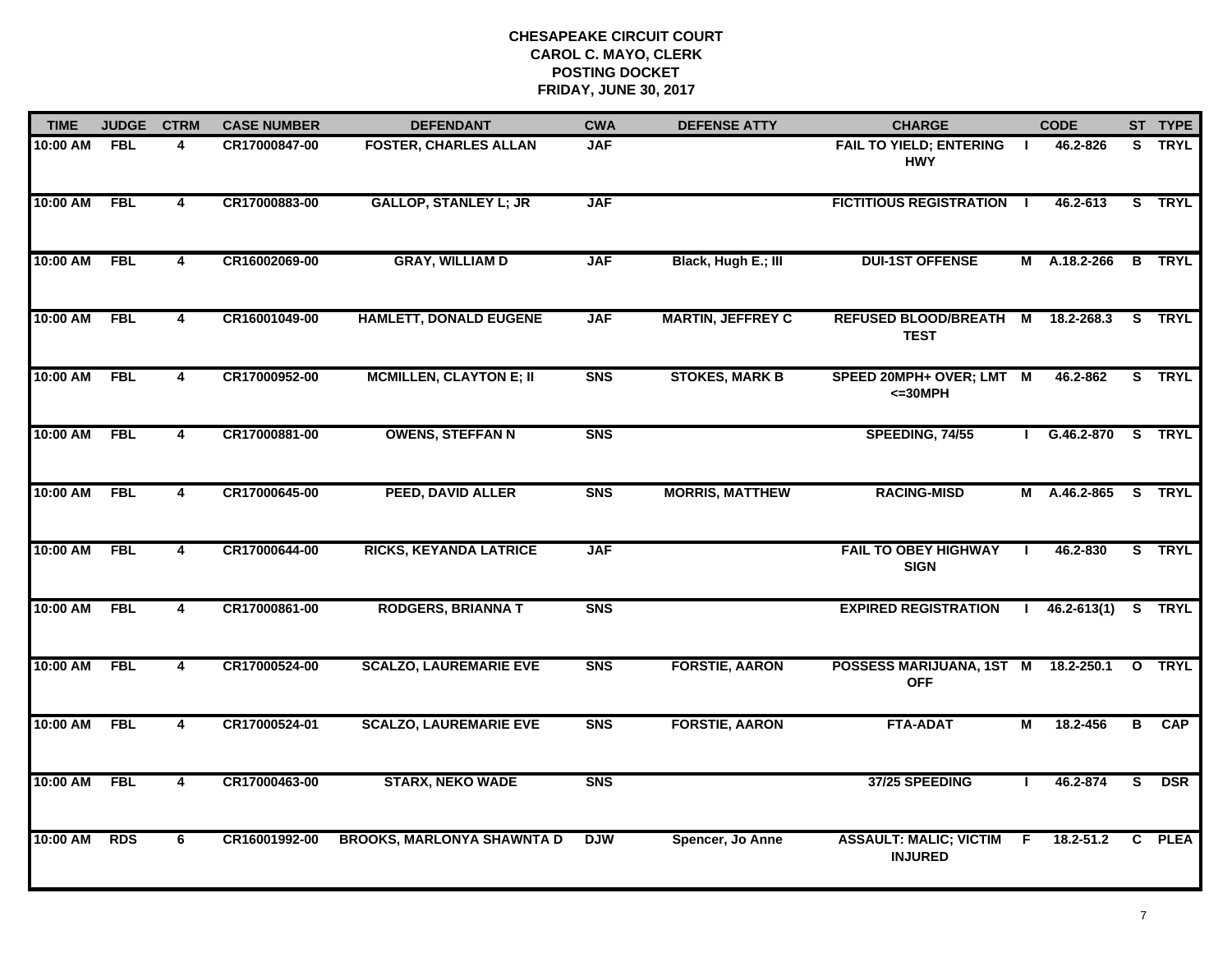| <b>TIME</b> | <b>JUDGE</b> | <b>CTRM</b> | <b>CASE NUMBER</b> | <b>DEFENDANT</b>                  | <b>CWA</b> | <b>DEFENSE ATTY</b>        | <b>CHARGE</b>                                    |              | <b>CODE</b>  |    | ST TYPE       |
|-------------|--------------|-------------|--------------------|-----------------------------------|------------|----------------------------|--------------------------------------------------|--------------|--------------|----|---------------|
| 10:00 AM    | <b>RDS</b>   | 6           | CR16001992-01      | <b>BROOKS, MARLONYA SHAWNTA D</b> | <b>DJW</b> | Spencer, Jo Anne           | <b>USE FIREARM IN FELONY</b><br><b>1ST OFF</b>   | -F.          | 18.2-53.1    | C. | <b>PLEA</b>   |
| 10:00 AM    | <b>RDS</b>   | 6           | CR16001992-02      | <b>BROOKS, MARLONYA SHAWNTA D</b> | <b>DJW</b> | Spencer, Jo Anne           | <b>ROBBERY: STREET W/GUN F</b>                   |              | 18.2-58      |    | C PLEA        |
| 10:00 AM    | <b>RDS</b>   | 6           | CR16001992-03      | <b>BROOKS, MARLONYA SHAWNTA D</b> | <b>DJW</b> | Spencer, Jo Anne           | <b>USE FIREARM IN FELONY</b><br><b>1ST OFF</b>   | E            | 18.2-53.1    |    | C PLEA        |
| 10:00 AM    | <b>RDS</b>   | 6           | CR16001992-04      | <b>BROOKS, MARLONYA SHAWNTA D</b> | <b>DJW</b> | Spencer, Jo Anne           | <b>ROBBERY: STREET W/GUN F</b>                   |              | 18.2-58      |    | C PLEA        |
| 10:00 AM    | <b>RDS</b>   | 6           | CR14000475-05      | <b>CHANDLER, MARSHALL ROBERT</b>  | <b>MAP</b> | <b>TAYLOR, MATTHEW; SR</b> | <b>PROB VIOL (GRAND</b><br><b>LARCENY)</b>       | F.           | 19.2-306     |    | C BOND        |
| 10:00 AM    | <b>RDS</b>   | 6           | CR14002356-03      | <b>CHANDLER, MARSHALL ROBERT</b>  | <b>MAP</b> | <b>TAYLOR, MATTHEW; SR</b> | <b>PROB VIOL (PWID</b><br><b>MARIJUANA)</b>      | F.           | 19.2-306     |    | C BOND        |
| 10:00 AM    | <b>RDS</b>   | 6           | CR17001263-00      | <b>ELEY, COREY LAMONT</b>         | <b>DRT</b> | <b>MORRIS, DIALLO K</b>    | <b>BOND APPEAL</b>                               | $\mathbf{o}$ | 19.2-124     |    | C BOND        |
| 10:00 AM    | <b>RDS</b>   | 6           | CR17000695-00      | <b>GLASSMAN, COLTON CHASE</b>     | <b>AJS</b> | <b>BELOTE, NICOLE</b>      | <b>CLIMB INTO/ON TO COMMIT M</b><br><b>CRIME</b> |              | 18.2-147     |    | <b>B</b> PLEA |
| 10:00 AM    | RDS          | 6           | CR17000695-01      | <b>GLASSMAN, COLTON CHASE</b>     | <b>AJS</b> | <b>BELOTE, NICOLE</b>      | <b>GRAND LARCENY</b>                             | F            | 18.2-95      |    | <b>B</b> PLEA |
| 10:00 AM    | <b>RDS</b>   | 6           | CR17000695-02      | <b>GLASSMAN, COLTON CHASE</b>     | <b>AJS</b> | <b>BELOTE, NICOLE</b>      | <b>PETIT LARCENY 1ST</b><br><b>OFFENSE</b>       | М            | 18.2-96      |    | <b>B</b> PLEA |
| 10:00 AM    | <b>RDS</b>   | 6           | CR17000695-03      | <b>GLASSMAN, COLTON CHASE</b>     | <b>AJS</b> | <b>BELOTE, NICOLE</b>      | <b>CLIMB W INTENT TO</b><br><b>COMMIT CRIME</b>  | М            | 18.2-147     |    | <b>B</b> PLEA |
| 10:00 AM    | <b>RDS</b>   | 6           | CR17000697-00      | <b>ROBERTS, BRANDON LANE</b>      | <b>AJS</b> | <b>WENTWORTH, RACHEL E</b> | <b>CLIMB INTO/ON TO COMMIT M</b><br><b>CRIME</b> |              | $18.2 - 147$ |    | <b>B</b> PLEA |
| 10:00 AM    | <b>RDS</b>   | 6           | CR17000697-01      | <b>ROBERTS, BRANDON LANE</b>      | <b>AJS</b> | <b>WENTWORTH, RACHEL E</b> | <b>PETIT LARCENY 1ST</b><br><b>OFFENSE</b>       | М            | 18.2-96      |    | <b>B</b> PLEA |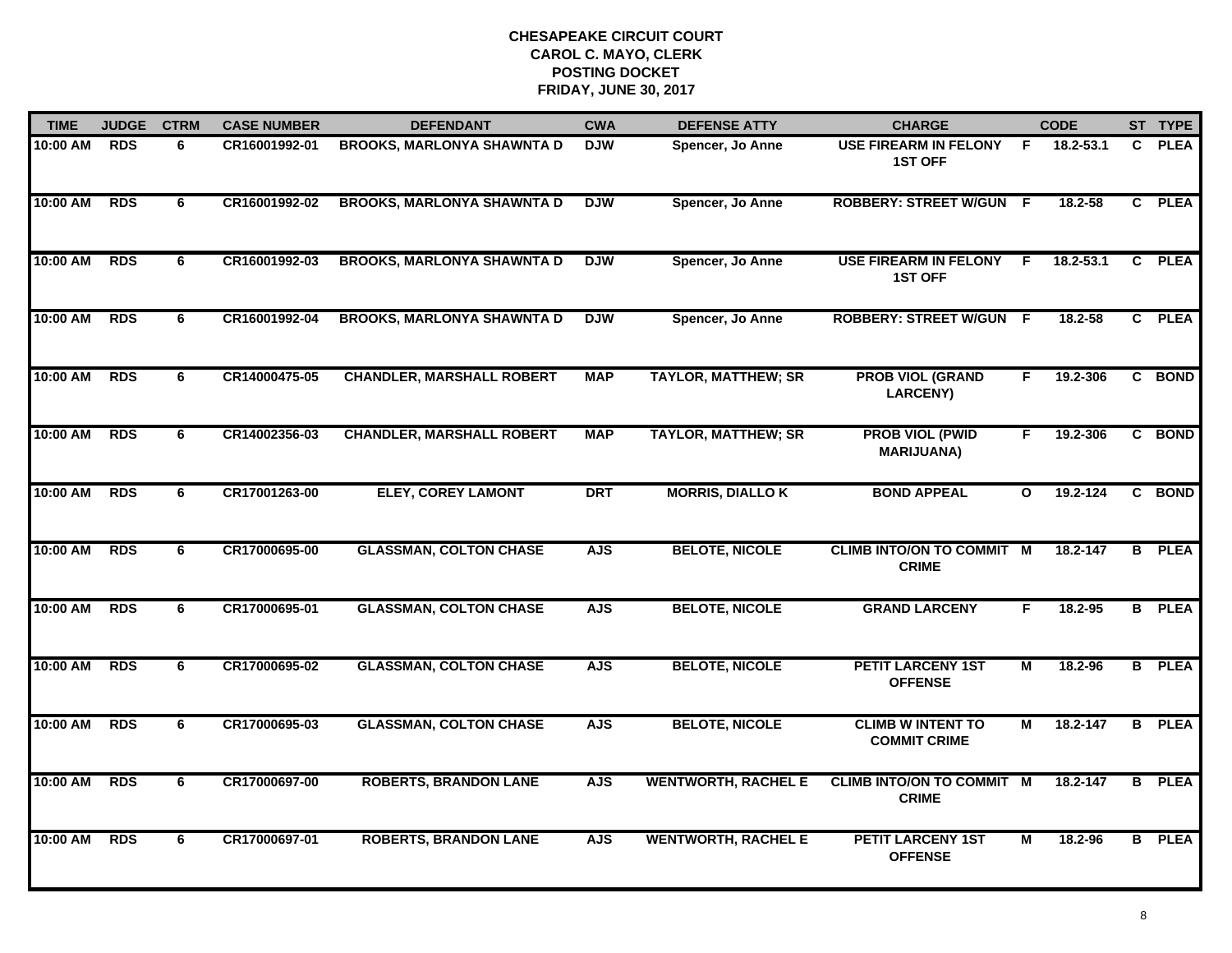| <b>TIME</b> | <b>JUDGE</b> | <b>CTRM</b> | <b>CASE NUMBER</b> | <b>DEFENDANT</b>               | <b>CWA</b> | <b>DEFENSE ATTY</b>        | <b>CHARGE</b>                                    |                | <b>CODE</b>   |    | ST TYPE       |
|-------------|--------------|-------------|--------------------|--------------------------------|------------|----------------------------|--------------------------------------------------|----------------|---------------|----|---------------|
| 10:00 AM    | <b>RDS</b>   | 6           | CR17000697-02      | <b>ROBERTS, BRANDON LANE</b>   | <b>AJS</b> | <b>WENTWORTH, RACHEL E</b> | <b>GRAND LARCENY</b>                             | F              | 18.2-95       | B. | <b>PLEA</b>   |
| 10:00 AM    | <b>RDS</b>   | 6           | CR17000697-03      | <b>ROBERTS, BRANDON LANE</b>   | <b>AJS</b> | <b>WENTWORTH, RACHEL E</b> | <b>CLIMB W/INT TO COMMIT</b><br><b>CRIME</b>     | м              | 18.2-147      |    | <b>B</b> PLEA |
| 10:00 AM    | <b>RDS</b>   | 6           | CR15000425-00      | THOMAS, KATECHA RACHAEL        | <b>MAP</b> | <b>TAYLOR, MATTHEW; SR</b> | <b>VIOL PROBATION ON FEL</b><br><b>OFF</b>       | -F             | 19.2-306      |    | C BOND        |
| 10:00 AM    | <b>RDS</b>   | 6           | CR17000915-00      | <b>TOOTHMAN, ZACHARY LOGAN</b> | <b>PBE</b> | Martin, Terence P          | <b>MURDER: 1ST DEGREE</b>                        | F              | 18.2-32       |    | C PLEA        |
| 10:00 AM    | <b>RDS</b>   | 6           | CR17000915-01      | <b>TOOTHMAN, ZACHARY LOGAN</b> | <b>PBE</b> | Martin, Terence P          | <b>MURDER: 1ST DEGREE</b>                        | F.             | 18.2-32       |    | C PLEA        |
| 10:00 AM    | <b>RDS</b>   | 6           | CR17000915-02      | <b>TOOTHMAN, ZACHARY LOGAN</b> | <b>PBE</b> | Martin, Terence P          | <b>MURDER: 1ST DEGREE-</b><br><b>ATTEMPT</b>     | F.             | 18.2-32       |    | C PLEA        |
| 10:00 AM    | <b>RDS</b>   | 6           | CR17000915-03      | <b>TOOTHMAN, ZACHARY LOGAN</b> | <b>PBE</b> | <b>Martin, Terence P</b>   | <b>USE FIREARM IN FELONY</b><br><b>1ST OFF</b>   | F.             | $18.2 - 53.1$ |    | C PLEA        |
| 10:00 AM    | <b>RDS</b>   | 6           | CR17000915-04      | <b>TOOTHMAN, ZACHARY LOGAN</b> | <b>PBE</b> | <b>Martin, Terence P</b>   | <b>USE FIREARM IN FELONY</b><br><b>1ST OFF</b>   | E              | $18.2 - 53.1$ |    | C PLEA        |
| 10:00 AM    | <b>RDS</b>   | 6           | CR17000915-05      | <b>TOOTHMAN, ZACHARY LOGAN</b> | <b>PBE</b> | <b>Martin, Terence P</b>   | <b>USE FIREARM IN FELONY</b><br><b>1ST OFF</b>   | F.             | 18.2-53.1     |    | C PLEA        |
| 10:00 AM    | <b>RDS</b>   | 6           | CR17000698-00      | <b>ZUWALLACK, HAYDEN ROSS</b>  | <b>AJS</b> | <b>HAMLIN, JASON L</b>     | <b>CLIMB INTO/ON TO COMMIT M</b><br><b>CRIME</b> |                | 18.2-147      |    | <b>B</b> PLEA |
| 10:00 AM    | <b>RDS</b>   | 6           | CR17000698-01      | <b>ZUWALLACK, HAYDEN ROSS</b>  | <b>AJS</b> | <b>HAMLIN, JASON L</b>     | <b>GRAND LARCENY</b>                             | F.             | 18.2-95       |    | <b>B</b> PLEA |
| 10:00 AM    | <b>RDS</b>   | 6           | CR17000698-02      | <b>ZUWALLACK, HAYDEN ROSS</b>  | <b>AJS</b> | <b>HAMLIN, JASON L</b>     | <b>PETIT LARCENY 1ST</b><br><b>OFFENSE</b>       | $\overline{M}$ | 18.2-96       |    | <b>B</b> PLEA |
| 10:00 AM    | <b>RDS</b>   | 6           | CR17000698-03      | <b>ZUWALLACK, HAYDEN ROSS</b>  | <b>AJS</b> | <b>HAMLIN, JASON L</b>     | <b>CLIMB TO COMMIT CRIME</b>                     | М              | 18.2-147      | B. | <b>PLEA</b>   |